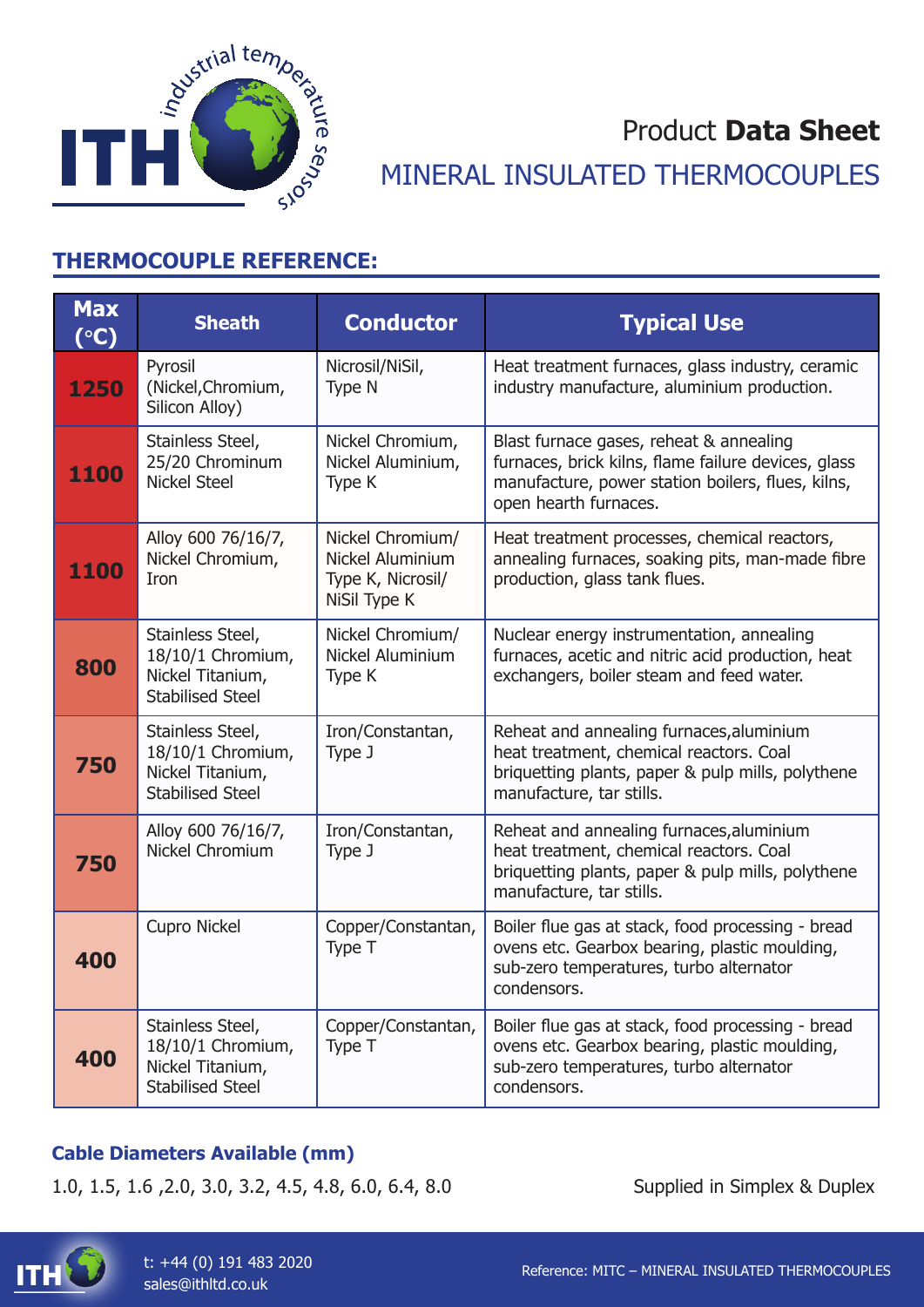# **TYPES OF HOT END JUNCTIONS**

## **Insulated Junction**

Insulated hot end junctions are suitable for most temperature applications, especially where low EMF pick up is essential.

## **Bonded Junction**

Bonded or grounded junctions offer a slightly faster temperature response time than the insulated junction type. Not recommended for multi point instrumentation.

| <b>Junction</b><br>Type | <b>Advantages</b>                                                                                                                                                                                                                                                                                                               | <b>Disadvantages</b>                                                                                                                                                                                               |
|-------------------------|---------------------------------------------------------------------------------------------------------------------------------------------------------------------------------------------------------------------------------------------------------------------------------------------------------------------------------|--------------------------------------------------------------------------------------------------------------------------------------------------------------------------------------------------------------------|
| IJ                      | Resistance can be checked before and after installation, to<br>test the integrity of the sheath.<br>The junction is electrically isolated from the sheath reducing<br>the potential of stray voltages inducing errors.<br>More shock resistant than the bonded type and will survive<br>better under rapid temperature changes. | Slower response rate than that<br>of bonded or exposed junctions<br>(typically 2 - 3 times longer than<br>bonded)                                                                                                  |
|                         | Long term drift under cycling conditions in minimised.                                                                                                                                                                                                                                                                          |                                                                                                                                                                                                                    |
| <b>BJ</b>               | Quicker response rate than insulated type junctions.<br>The junction is at the very tip of the probe, intimate contact is<br>achieved for accurate surface measurement<br>Is recommended for high pressure applications                                                                                                         | More susceptible to electrical noise<br>and associated error.<br>The thermal expansion of the sheath<br>material may differ from the element<br>to cause mechanical stress and work<br>hardening of the materials. |
|                         |                                                                                                                                                                                                                                                                                                                                 | Faults in the insulation material are<br>more difficult to detect.                                                                                                                                                 |
| <b>ICJ</b>              | Advantage as per IJ but more thermocouples can be<br>manufactured in order to verify readings, i.e. for a 4 core<br>cable with a ICJ 4 thermocouple pairs can be used to verify<br>readings as opposed to the 2 of a standard 4 core unit with IJ<br>hot junction.                                                              | Slower response rate than that<br>of bonded or exposed junctions<br>(typically 2 - 3 times longer than<br>bonded)                                                                                                  |

# **THERMOCOUPLE TEST REQUIREMENTS**

| <b>Description</b>                 |  |
|------------------------------------|--|
| <b>Overall dimensions</b>          |  |
| Hot junction outside diameter      |  |
| Insulation resistance              |  |
| <b>Electrical Continuity Check</b> |  |
| <b>Polarity Check</b>              |  |